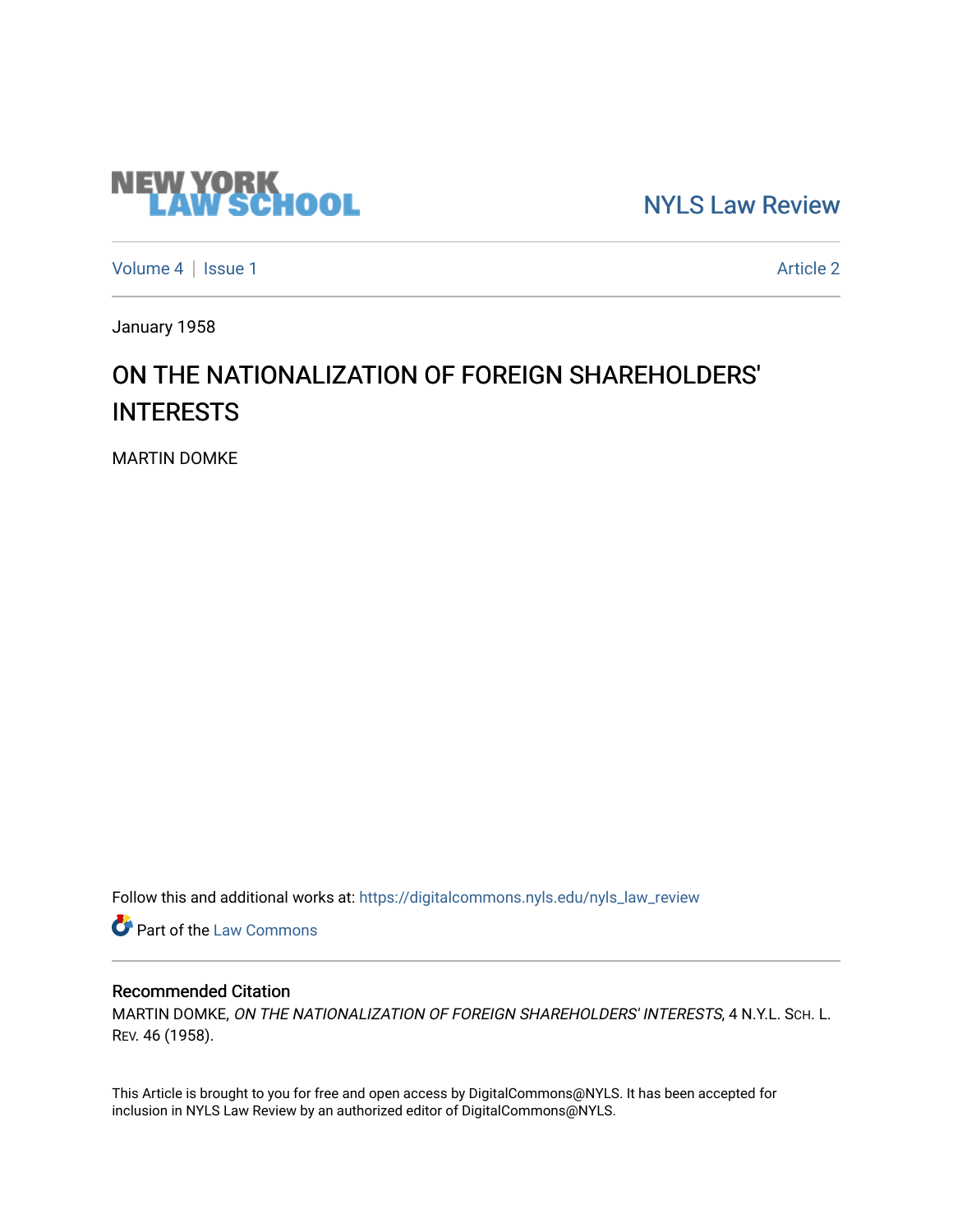### **ON** THE NATIONALIZATION OF FOREIGN SHAREHOLDERS' INTERESTS

#### *MARTIN DOMKE*

IN these times, when international economic operations are almost exclusively carried on by corporate entities' it may no longer be sufficient to bar the extraterritorial effect of measures against foreign corporations by the mere invocation of the time-honored concepts of "territoriality of foreign government measures" or "public policy of the forum."<sup>2</sup> The nationalization of corporate assets is often aimed not only at properties within the country where the corporation is registered, but at properties outside the jurisdiction. Recent nationalizations of domestic registered corporations with assets abroad, as they occurred in Egypt, Argentina, Eastern European countries and in Indonesia,<sup>3</sup> bring to the fore some new aspects of the ever-growing international "law" of foreign nationalization.4

It is worth keeping in mind that the chairman of the International Economic Institute of the Moscow Academy of Sciences said at the Asian-African Peoples Solidarity Conference in Cairo, Egypt, that the Soviet bloc had nationalized industry and trade as the "most rapid and effective policy for industrial expansion and the least painful to the population," expressly mentioning the Suez Canal nationalization and Indonesia's similar measures against Dutch enterprises.<sup>5</sup>

MARTnm **DomE** is an **Adj.** Ass't. Prof., New York University Law School. Dr. Jur. 1914, Greifswald, Germany. Author of various publications on international law and contributor to legal periodicals. Member, Association of the Bar of the City of New York; member, Executive Committee, American Society of International Law; Executive Committee, American Branch, International Law Association, and of General Council, American Foreign Law Association. Associated since 1943 with the American Arbitration Association as International Vice President and Editor-in-Chief of its Arbitration Journal.

**1** Kronstein, *The Nationality of an International Enterprise,* **53** CoLint. L. Ray. 983, 999 (1935); Gosser, *Corporate Citizenship*, in JOHN RANDOLF TUCKER LECTURES **1953-1956,** vol. 2, **p. 152, 163 (1957).**

**<sup>2</sup>**For a critical appraisal, see de Belleville Katzenbach, *Conflicts on an Unruly Horse: Reciprocal Claims and Tolerance in Interstate and International Law,* **65** *YALE* L. **J. 1087** (1956); Paulsen and Sovern, *Public Policy in the Conflict of Laws, 56* COLUM. L. REV. 969 (1956).

**<sup>3</sup>**N. Y. TirmEs, December 6, 1957, **p. 1,** col. 1.

**4** Delson, *Nationalization of the Suez Canal Company: Issues of Public and Pri*vate International Law, 57 COLUM. L. REV. 755, 759, n. 31 (1957): "Nationalization includes the taking of property **by** 'expropriation' (against legal compensation) and 'confiscation' (without any compensation), serving either 'general takings' **(by** legislative or executive acts of a state, for a broad economic purpose) or 'individual takings."

**5 N.** Y. Timras, December **28, 1957, p. 1,** col. **1.**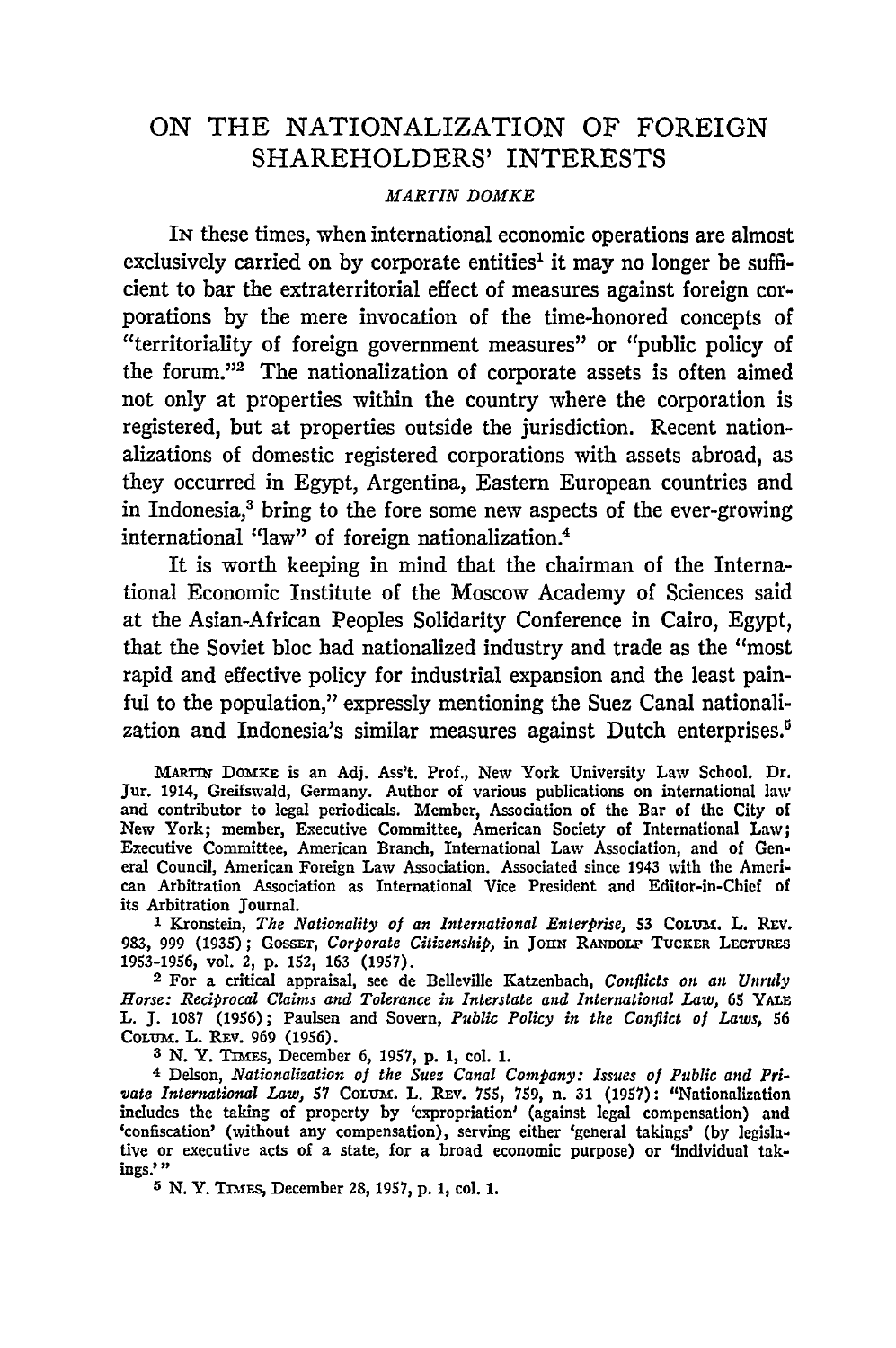The Egyptian decree on the nationalization of the Universal Company of the Suez Maritime Canal, of July 26, 1956<sup>6</sup> covers the company's assets abroad, for the first time in the express language of a nationalization statute. It states in art. 1(3) that payment of compensation to shareholders "shall be effected after the Nation has taken delivery of all the assets and properties of the nationalized company" (emphasis added).<sup>7</sup> The funds "abroad" are, under the express provision of art. **3,8** "frozen" to prevent the old company from disposing of them, thereby indicating the legislative intent to appropriate the foreign funds of the nationalized company as well. Compensation of the shareholders on the basis of the quotations of the Paris Stock Exchange on the day preceding the nationalization decree<sup>9</sup> was challenged by the old company as of deflated value, and as wholly inadequate.<sup>10</sup> Moreover, a mere promise was considered insufficient by Lord Hailsham in the House of Lords<sup>11</sup> if not "based upon a genuine intention to compensate the expropriated owners."<sup>12</sup> But even if the promise were taken at its face value, the further arrangement to submit the question of compensation to international jurisdiction would not abandon the important qualification of the Egyptian decree,

**6** Law No. 285 of **1956,** transl. in TnE SuEz **CANAL PROBLELa,** July 26-September 22, 1956 **(U. S.** Dept. of State Publications No. **6392,** 1956) **p. 30** and in TE SuEz **CANAL** (Special Suppl. to **INT'L** & Comp. L. **Q. 1956) p.** 42.

<sup>7</sup> The translation in the Egyptian Government Publication "THE SUEZ CANAL FACTS & DOCUMENTS" p. 20 reads: "Payment of compensation shall take place imme-<br>diately the state receives all the assets and property of the nationalized company." diately the state receives all the assets and property of the nationalized company." **<sup>8</sup>**Further providing that "banks, organizations and individuals are prohibited

from disposing of them." On the other hand, the Western Powers blocked those assets belonging to Egypt as well as to the Canal Company in the United States, Great Britain and France. For references see Domke, *American Protection against Foreign Expropriation in the Light of the Suez Canal Crisis,* **105** U. PA. L. REV. 1033, **1039** n.37, 38 (1957).

**9** See *supra,* note 6, Art. 1(2) of the Decree of July 26, 1956.

<sup>10</sup> States a publication of the Company of October 1957 (SUEZ: EGYPT'S DEBT): "Furthermore, under the terms of Egypt's offer no Compensation at all would be paid for the loss of the Company's concession, which, at the time of the nationalization of the Canal, had twelve years to run."

**11** House of Lords Debates of May 23, 1957, vol. 303, col. 1251, reprinted in 6 **INT'L** & Comp. L. **Q. 523** (1957).

*12 Cp.* Olmstead, *Nationalization of Foreign Property Interests, Particularly those Subject to Agreements with the State,* 32 **N.** Y. U. L. Rav. 1122, 1134 **(1957):** "Payment of compensation for the taking derived from the revenues over a period of years is certainly not prompt compensation." For a survey of further writings on the proposition that effective compensation is the condition of extra-territorial recognition of expropriation measures, see Seidl-Hohenveldern, *Confiscation and Expropriation Problems in International Law,* 83 JOURNAL DU DROIT INTERNATIONAL (CLUNET) 381, 389 notes 9 and 10 (1956); CHESHIRE, PRIVATE INTERNATIONAL LAW 145 (5 ed. 1957): "Is a mere promise by the foreign sovereign to retain the property only for a limited time or to pay sufficient to raise the seizure into the higher category [of requisition] **?"**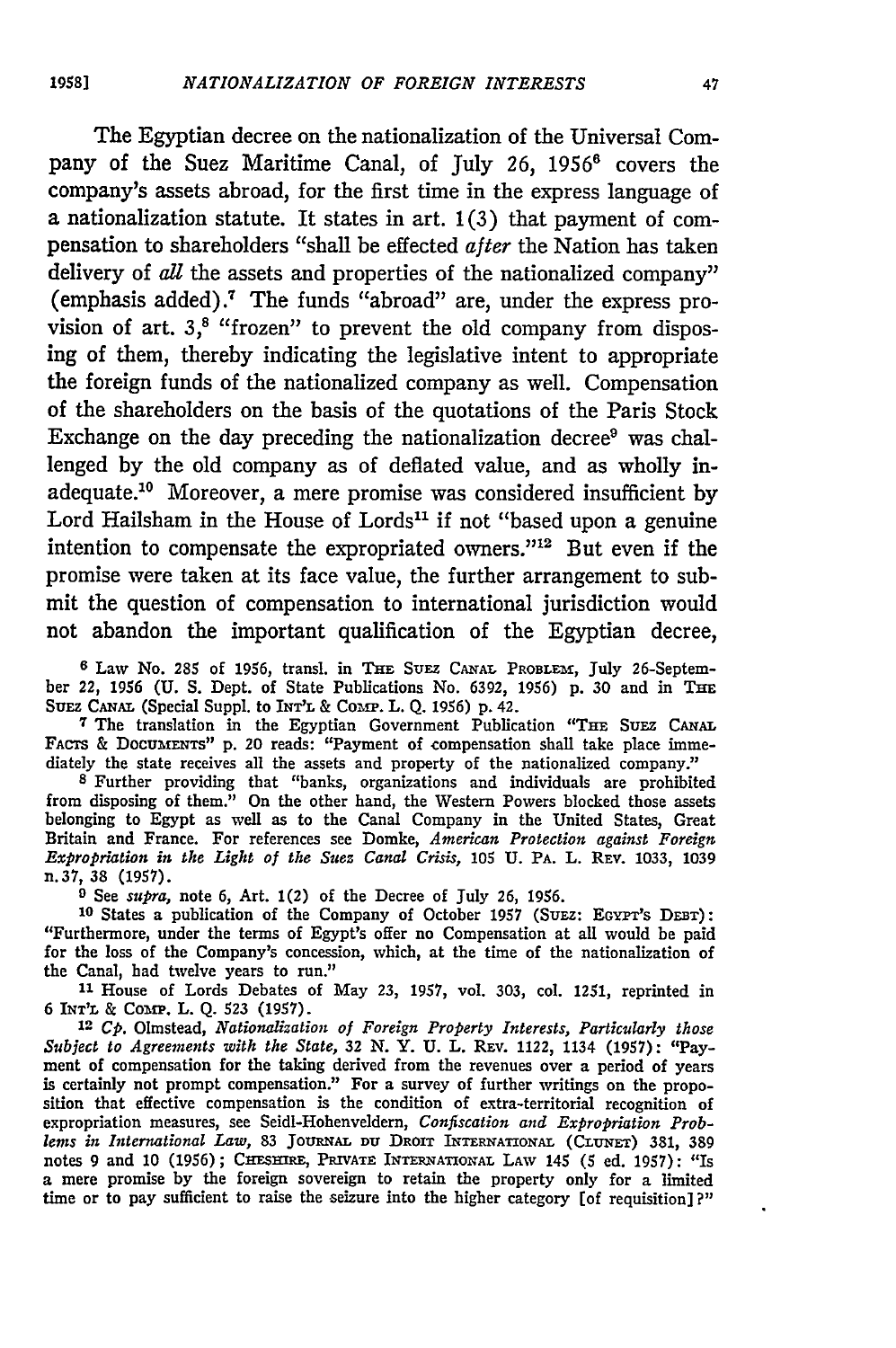namely to take possession of the company's assets abroad first. Neither the promise in the Declaration of Egypt, dated April 24, 1957, to submit to arbitration,<sup>13</sup> nor to the settlement of disagreements "arising in respect to this Declaration in accordance with the Charter of the United Nations"<sup>14</sup> nor the acceptance by Egypt of compulsory jurisdiction of the International Court of Justice as of April 24, 1957,<sup>15</sup> changes this qualification as to compensation of the shareholders.

There will be lawsuits in countries like England, France, Switzerland, and the U. S. **A.,** where assets of the old Suez Canal Company are located. Banks may refuse to turn these assets over to the nationalized company, solely for fear of double liability. This is not a political question, which can be settled by governmental negotiations alone,<sup>16</sup> but a matter of private law, of ownership of foreign assets of a private company. It is true that the company stated in a communication to its shareholders:<sup>17</sup> "The Company's dispute with the Egyptian Government could not be taken by us on the legal plane either to the local courts, for lack of sufficient guarantee of impartiality, or to the Hague Court to which Governments can alone have access. Apart from this, the British Government and the French Government had most urgently requested your Company not to take any initiative likely to impede the course of their own political action, thus themselves implicitly undertaking to substitute their action for the steps which the Company was induced to abandon. Your company could'not think of trying to develop a line of action against the wishes of its natural protectors but was entitled to rely on the support of the British Government and French Government for the safeguard of its interests." Whatever future negotiations between the governments concerned may be, any arrangement of the United States with Egypt, e.g., on the rights under the Constantinople Convention<sup>18</sup>

<sup>14</sup>*Id.* No. 9(a).

**15 37 STATE DEPT. BuLL.** 445 **(1957).**

**<sup>16</sup>**As obviously suggested in **a note,** *Nationalization of the Suez Canal Company,* 70 HARV. L. REv. 480, 489 (1956): "Any final disposition of the assets might hamper the Department of State in future negotiations and would be, in effect, a determination of our foreign policy in a critical area."

**<sup>17</sup>**Report to the General Meeting of Shareholders, June **25, 1957,** p. 1.

**<sup>18</sup>**See supra note **6, THE** SuEz **CANAL** PROBLEm at 16 for the applicable text.

**<sup>13</sup>** "No. 8: The question of compensation and claims in connection with the nationalization of the Suez Canal Company shall, unless agreed between the parties concerned, be referred to arbitration in accordance with the established international practice."; UNITED **STATES POLICY IN THE** MIDDLE EAST September 1956-June **1957** (Dept. of State Publ., No. **6505, 1957) p. 389; 57** Am. **J. INT'L** L. **675 (1957).**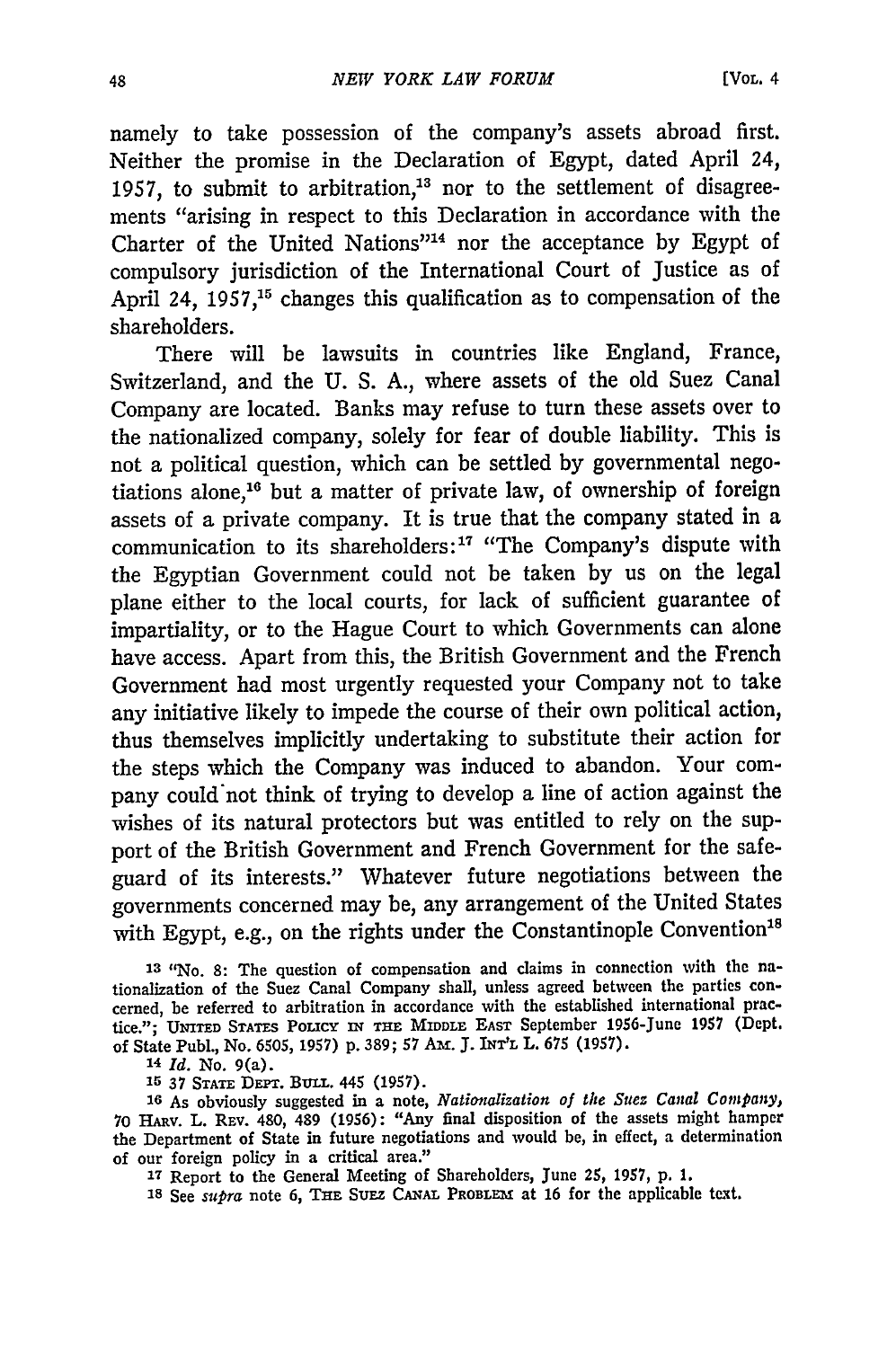as to free navigation and operation of the Suez Canal, would be "unrelated to the nationalization of the Suez Canal Company."<sup>19</sup> However, as experiences derived from the Litvinow Agreement of 1933 on the extraterritorial recognition of the Soviet Union's confiscation measures of 1918 have shown,<sup>20</sup> any agreement between Egypt and the United States may have, the effect of superseding the prevailing public policy of the States, such as New York, on the non-recognition of such foreign measures.<sup>21</sup>

These problems are germane not only to the Suez Canal Company nationalization. They concern all other expropriations of companies which have assets abroad. This is also true with regard to further Egyptian decrees issued more than half a year after the nationalization of the Suez Canal Company, the so-called Egyptianization laws.22 They are designed to bring under the exclusive control of Egyptian citizens all banks, insurance companies and commercial agencies which have been operating in Egypt for many years. These enterprises have to be converted within a period not exceeding five years into Egyptian joint-stock companies with exclusively Egyptian stockholders, Egyptian members of the Board of Directors and those in charge of management. Nothing is said in these decrees, contrary to the Suez Canal Company nationalization decree as to any compensation of foreign shareholders of these numerous enterprises in Egypt. It may well be that the foreign assets of Egypt which are

**19** See *supra* note 12, Olmstead at 1135: "This would leave the way open for a finding that the nationalization was contrary to United States public policy and not entitled to the benefits of the 'acts of state' doctrine as to property in this country." On this point see Re, *Judicial Developments in Sovereign Immunity and Foreign Confvcations,* **1 N. Y. LAW FORUM 160 (1955).** 

**20** See Jessup, *The Litvinow Assignment and the Pink Case,* **36** *Am.* **J.** INT'L L. 282 (1942); Note, *U. S. v. Pink-A Reappraisal,* 48 CoLum. L. REv.' 890 (1948), and letter of (the late) Louis H. Pink, *"Pink Case Recalled,"* **N.** Y. Tiurs, February **13,** 1954, **p.** 12, col. **6.** For an adjudication of (not less than 4130) American claims arising out of the Soviet confiscatory decrees, **by** the Foreign Claims Settlement Commission of the United States under Public Law **285,** of August **9, 1956, 69** Stat. **570,** see the Commission's SIXTH SEMIANNUAL REPORT for the period ending June 30, 1957, p. 8.

21 See note 4 *supra* at **778. A** similar viewpoint was expressed **by** Domke, *Some* Aspects of the Protection of American Property Interests Abroad, 4 RECORD OF THE **AssocIATioN OF THE BAR OF THE CrTY oF** NEw YoRK **268, 270** (1949), with respect to the obligation of the countries participating in the European Recovery Program to use the foreign assets of their citizens. The question of recognition did not, however, arise since the countries concerned did not nationalize the foreign assets of their citizens for the recovery. *Cp.,* however, on the application of the (English) Exchange Control Act, 1947 **(10** & **11** Geo. **6,** ch. 14) Solicitor for the Affairs of His Majesty's Treasury v. Bankers Trust Company, 304 **N.** Y. **282, 107 N. E. 2d 448 (1952). <sup>22</sup>**Transl. in **57 FOREIGN COLMSERCE WEEKLY** No. **9** (March **4, 1957) p. 5.**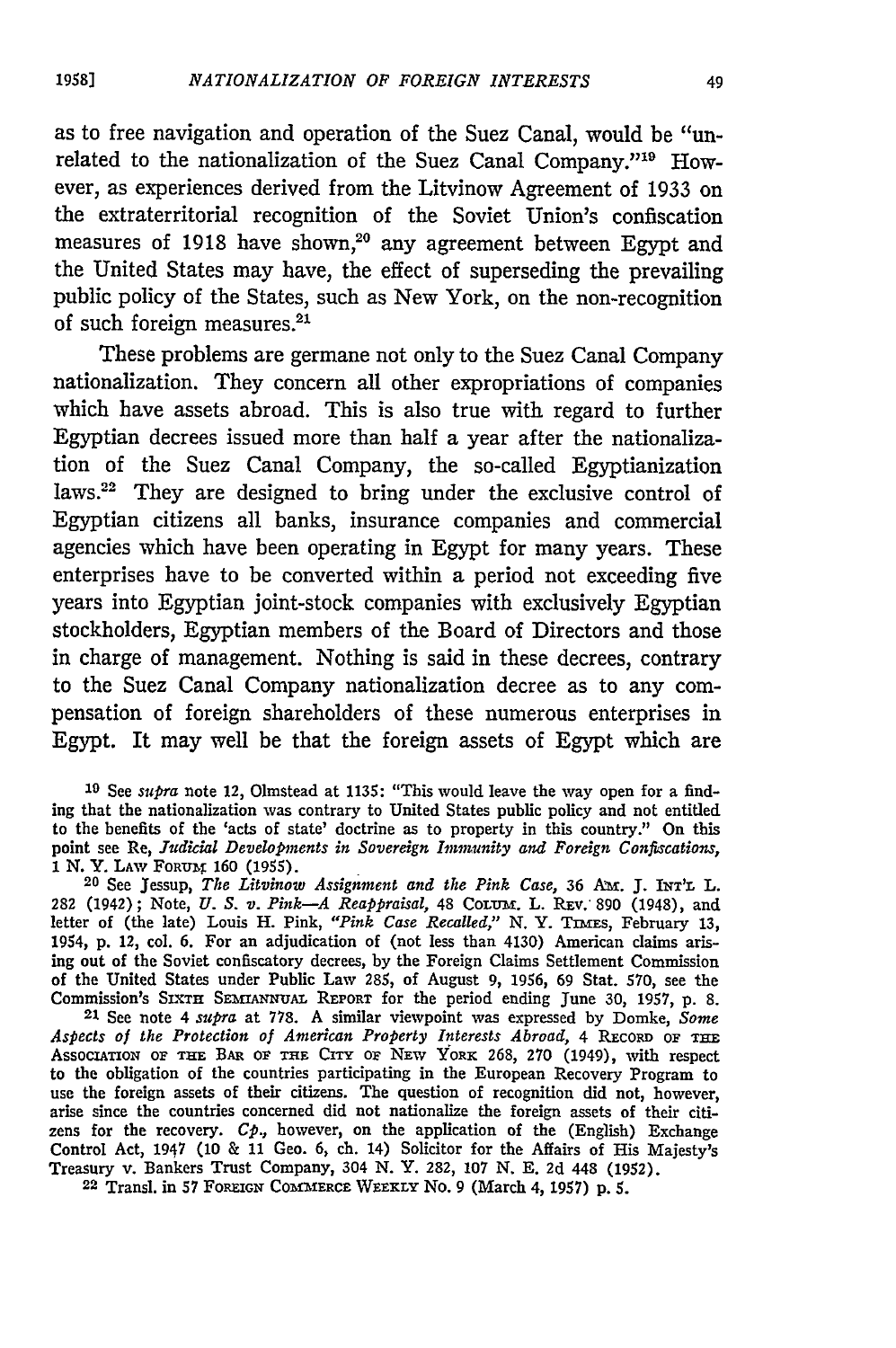frozen in Western countries will be used at least partially for such compensation.<sup>23</sup>

Similar problems will also arise out of the most recent nationalization of foreign-owned companies in Argentina. In March 1957 the Argentine State Government of Cordoba took over control of a plant of the Central Argentine Electric Company which is part of the Argentine subsidiary of American and Foreign Power, a U. S. holding company for Latin-American utility properties.<sup>24</sup> As recently as October 1957, the Argentine Federal Government took over complete management and control of the Argentine Electric Company, Compania Argentina de Electrididad (CADE), the nation's largest private power plant, which is a subsidiary of the Luxembourg holding concern, Societé d'Electricité the share-capital of which is held mostly by Swiss and Belgian small investors.<sup>25</sup> Another Argentine company, Compania Italo-Argentina de Electricidad (CIADE) of which about 70 per cent of the share-capital are owned by Swiss interests, is likewise threatened by expropriation measures against their concessions.<sup>26</sup> It is interesting to note that these measures were obviously dictated by the refusal of governmental agencies and private banks in Western countries to grant further loans to Argentina. Past Argentine expropriation measures against foreign enterprises were not accompanied or even followed by sufficient compensation.<sup>27</sup>

Because of its wide scope, the effects abroad of the nationalization of enterprises in Eastern European countries are especially felt. Nationalization of companies have been the order of the day for the last twelve years in Yugoslavia, Czechoslovakia, Poland, Hungary, Rumania, Bulgaria and Eastern Germany.<sup>28</sup> The basic questions with which the courts of Western countries had been faced and will have to deal in further years is the attempt of the nationalized enterprises to assert their rights to assets abroad of the old companies: bank accounts, claims arising out of previous contractual arrangements,

**23** On the British-Egyptian negotiations held in Rome, Italy, on the financial claims of the two countries, see **N.** Y. T1aas, Nov. **13, 1957, p. 1,** col. **1.**

**24 N.** Y. Timrs, March **26, 1957, p. 19,** col. **1.**

**25** *Id.* October 20, **1957,** p.'42, col. **1.**

**26** Swiss **BANK** CossoRAmox BuLLETIN No. **59,** October **1957,** Suppl. **p. 1.**

*27 Cp.* Newman, *Argentina's failure to obtain loan laid to action against Swiss utility,* **N.** Y. **HERAI.-TRIBUNE,** November 12, 1957, Sect. 3, p. **11,** col. **1.**

**28** For an early survey, see Doman, *Postwar Nationalization of Foreign Property in Europe*, 48 COLUM. L. REV. 1125 (1948), and more recently Katzarov (Professo at University of Sofia, Bulgaria), *Die Nationalisierung in Osteuropa [Nationalization in Eastern Europe*], 3 OSTEUROPA-RECHT 8 (1957), with bibliography p. 17.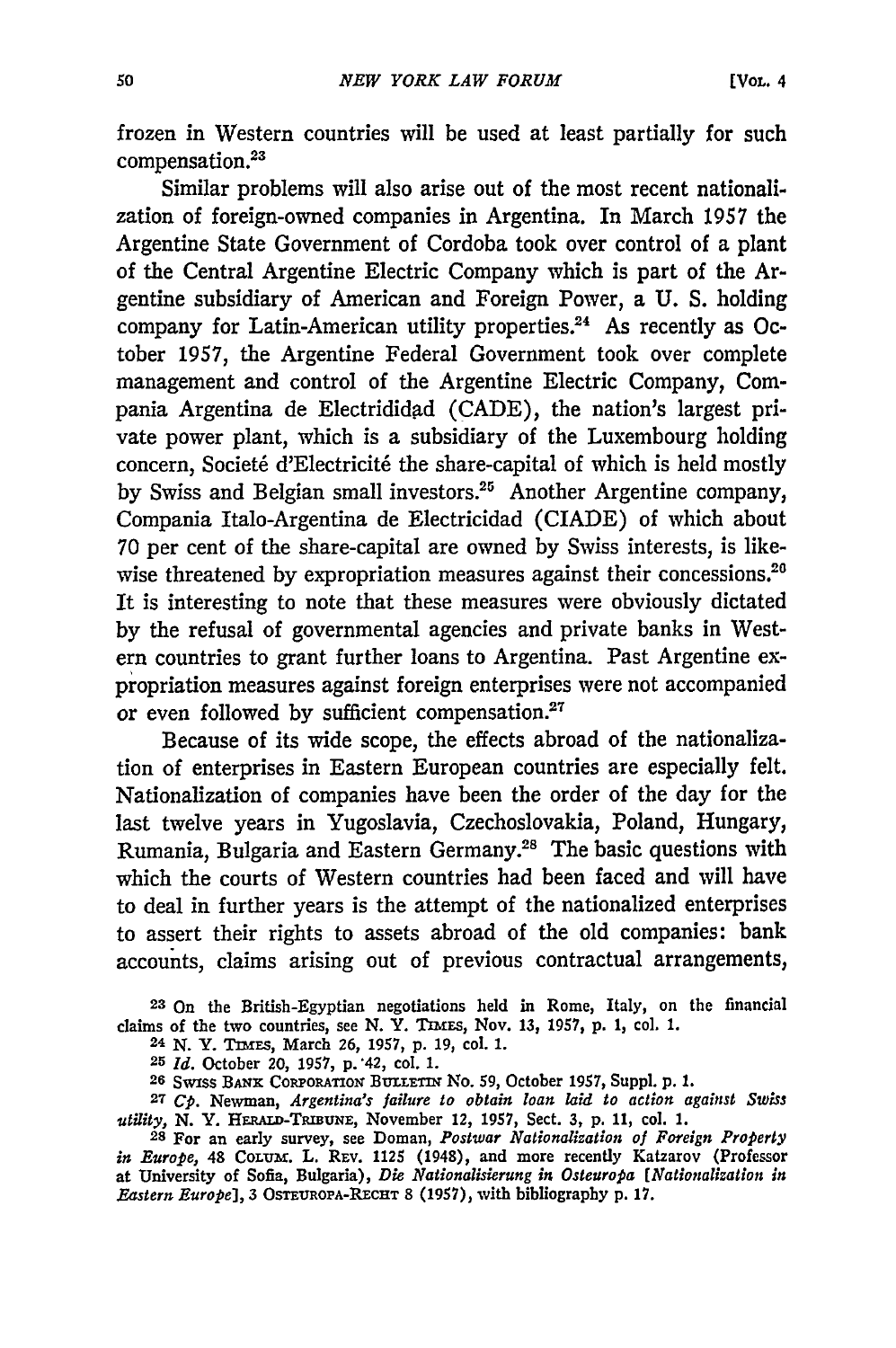and of industrial property rights.<sup>29</sup> One of the most important problems is the protection of rights of foreign shareholders in the old company's assets located outside of the nationalizing country.<sup>30</sup> Foreign shareholders who have little hope to be sufficiently compensated, if at all, try to appropriate those assets abroad in partial compensation of their losses in the old company of which they remain shareholders.<sup>31</sup> The very first question arising here is that of the legal identity of the nationalized company with the old one. The allegation has been made<sup>32</sup> that the concept and operation of stateowned or state-controlled companies discontinues any organic link which could be construed between the two entities.<sup>33</sup> Foreign shareholders claim that the assets abroad of the old company cannot be claimed by the nationalized company, in view of the radical change which that company underwent by the very fact of its nationalization. That nationalization is not based on a development of status of companies, such as merger and liquidation, but on administrative and even constitutional law, is recognized by European legal authorities, even of the Eastern World, though arriving at a different conclusion, namely that the old concept of non-recognition of foreign expropriation does not prevail since there is no expropriation in the usual sense.

**29** See, **e.g.** on the trademark "Zeiss" of the East-German nationalized enterprise, Ercona Camera Corporation v. Brownell, 246 F. 2d 675 **(D.** C. Cir. 1957), and as to various legal proceedings arising out of that nationalization, NIPPERDEY, DIE RECHT-**SLAGE** DER CARL-ZEIss **STIFTUNG** ND **DER FIRMfA** CARL **ZEISS** *SE1T* 1945 [THE **LEGAL.** SITUATION OF THE CARL ZEISS FOUNDATION AND OF THE FIRM CARL-ZEISS SINCE 1945]. Cp. also Exacta Camera Company v. Camera Specialty Company, 154 F. Supp. 158 (S. D. N. Y. 1957), regarding trademarks of a partnership in Dresden, Germany, which company was subsequently nationalized by the East German Government.

**30** It should be noted that the by-laws of the Suez Canal Company, as approved by Egypt, contain in its art. 18 an interesting provision (transl): "Each share gives right to a proportional part of the assets of the company."

**31** The problem of "piercing the corporate veil" will become of special interest in proceedings before daims commissions; see Wortley, *Observations on the Public and Private International Law Relating to Expropriation, 5* Atr. **J.** Coux. L. 577, 587 **(1957);** Clay, *Recent Development in the Protection of American Shareholders' Interests in Foreign Corporations,* 45 GEo. L. **J.** 1 (1956), and the decision of the Foreign Claims Settlement Commission of the United States in Matter of Eugene L. Garbaty, Rum-30, 250, concerning minority stock interest in the nationalized Rumanian corporation Steaua Romana, **SIxTH ANNUAL** REPoRT 13 (1957).

**<sup>32</sup>**Katzarov, *Les Entreprises d'Etat continuent-elles [a Personne Juridique des Anciennes Entreprises? [Do the State Enterprises continue the Juridical Personality of the Old Enterprises?*], 10 REVUE TRIMESTRIELLE DE DROIT COMMERCIAL 313 (Paris 1957).

**<sup>33</sup>**We leave here aside the interesting question of immunity of those nationalized companies from foreign jurisdiction. For a recent discussion of pertinent case law, see Wedderburn, *Sovereign Immunity of Foreign Public Corporations,* 6 **INTIL** & Comp. L. Q. **290** (1957); and Baccus S. R. L. v. Servicio Nacional del Trijo **1** Q. B. 438 (1957); note, 73 **.L.** Q. Rav. **286** (1957). Cp. also Comment, *Immunity of Foreign Governmental Instrumentalities,* 25 U. CmI. L. REv. 176 (1957).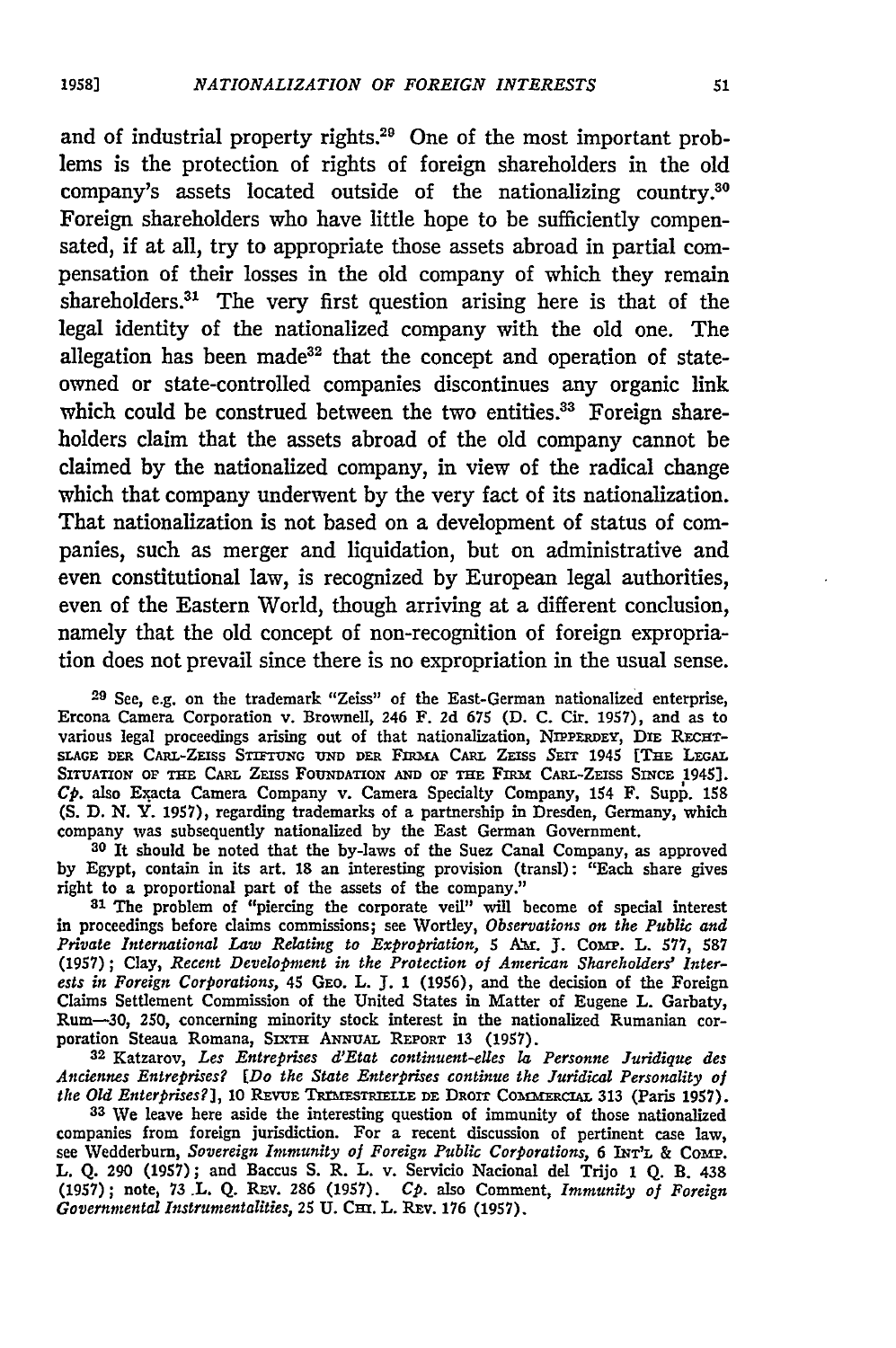Thus, it was recently stated (transl):<sup>34</sup> "Nationalization is everywhere, indeed, considered a political action, an Act of State, which puts it outside of judicial control. In matters of nationalization, the State does not become owner by reason of transfer *(acte translatij)* as, e.g., in expropriation by the decision which terminates the expropriation procedure, but on the contrary, by law. The State is thereby original owner *(proprietaire originaire)".* This may appear a rather empty legal argumentation. Past experiences in the United States, however, show that the rights of the peoples to their "natural wealth and resources" have been repeatedly affirmed<sup>35</sup> and voiced, not without success, as recently as September 1957 at the Economic Conference of the Organization of American States, held at Buenos Aires, Argentina.<sup>36</sup> It will not be easy to assert that only the non-identity of operation and purpose of the nationalized company with the original owner, the old company, makes the assets abroad unavailable to that nationalized company. On the contrary, the countries of the Western World affirm that the legal status of a company is considered governed by the law of the country of its incorporation or the law of the place of central control.<sup>37</sup>

As far as the nationalization of the Suez Canal Company is concerned, there is no need to discuss the question whether such dissolution,<sup>38</sup> though valid under the domestic law of the corporation, might not be recognized abroad. This question arose in the numerous cases of nationalization in Eastern European countries where the respective decrees provided for dissolution of the old company.<sup>39</sup> Here too, the mere statement<sup>40</sup> such as "the recognition of

34 See note **32** *supra,* at **319.**

**35** Hyde, *Permanent Sovereignty over National Wealth and Resources, 50 Am.* **J. INT'L** L. 854 (1956).

**36** On the Economic Declaration of Buenos Aires and the Draft General Agreement prepared by the Inter-American Economic and Social Council, see 58 FoREIoN COmaERcF **WEEKLY** 13, p. 7 (September 23, 1957).

<sup>37</sup> For a comparative survey, see Rabel, 2 THE CONFLICT OF LAWS 31 (1947), and ADRIAANSE, CONFISCATION IN PRIVATE INTERNATIONAL LAW 96 (The Hague 1956).

**<sup>38</sup>**The statement of Delson, see *sipra,* note 4, 781, n. 146, that: "the Company could not continue to exist in the person of the Egyptian Government. It exists either as a company or not at all" appears unwarranted. Management by the Government does not eliminate the company status as such, though, pursuant to art. 1(1) of the Decree: "all its assets, rights and olligations are transferred to the Nation." **Cp.** Cas-soni, *La Nazionalizzione della Compagnia Universale del Canale Marittino de Suez,* 55 R. STA **DEL** Dmirro **CommEaciALE** (MiLANo) 250, 259 n. **S9** (1957).

**39** See *supra* note 28, at 17, Katzarov.

**40** Beitzke, *Nochnmls zur Konfiskation von Mitgliedschaftsrechten [More on the Confiscation of Shareholder Rights],* 11 **JuRIsTEN ZEITUNG** 673, 676 (1956).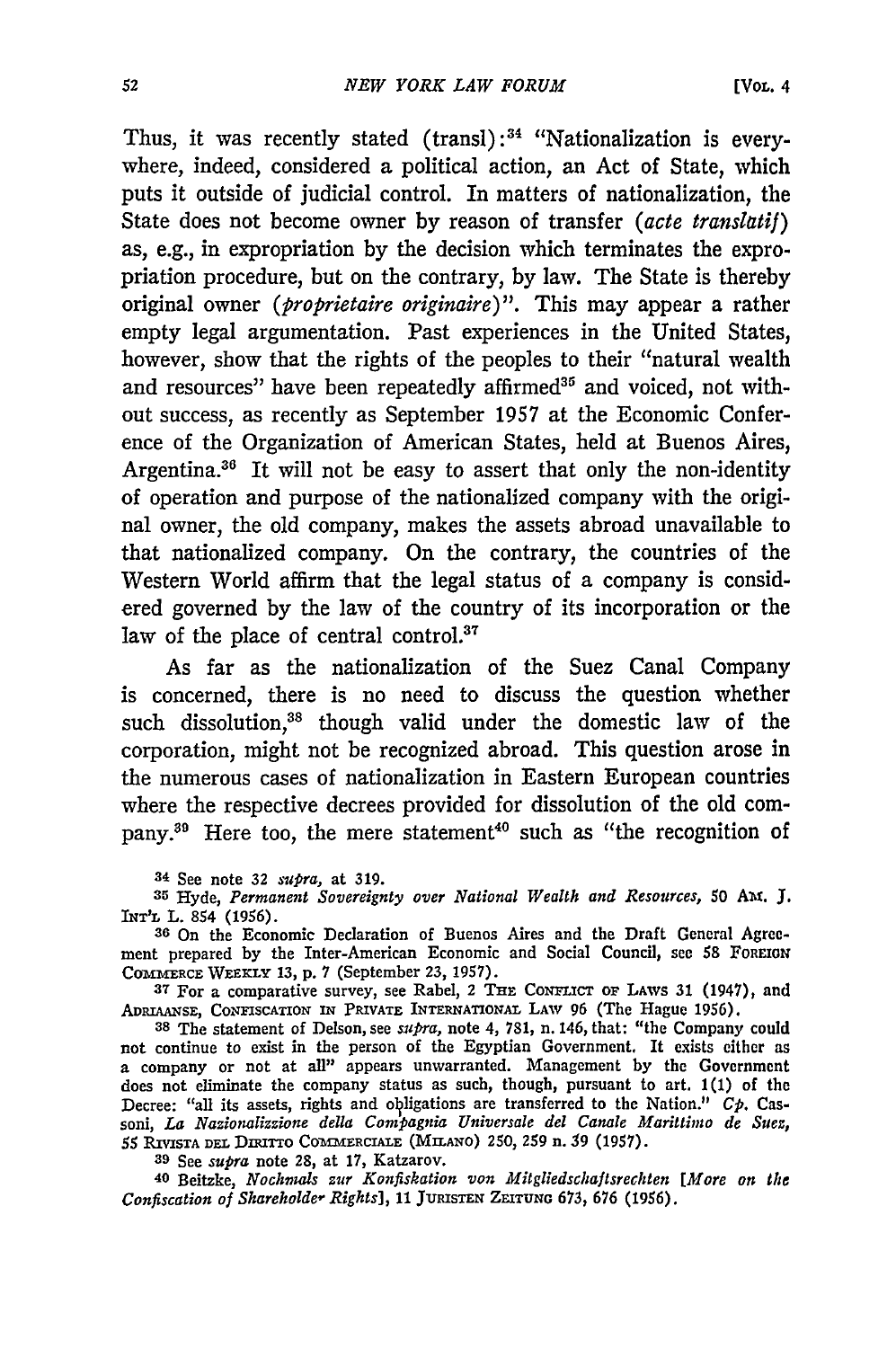the foreign legal person or the changes in its structure ends when there is the question of a confiscation to be refuted" hardly solves the problem, for it relies only on the public policy-concept of the forum. Nor does a statement by the leading German authority, the late Martin Wolff present any clear solution (transl.): $41$  "If the legal person is effectively dissolved in the country of its seat pursuant to the domestic law, the legal person has to be considered dissolved everywhere, unless the act of dissolution should violate public policy". This alone is insufficient in view of the two qualifications, "effective" dissolution and "public policy" of the forum.

On the other hand, the non-recognition of the corporate extinction may lead to the existence of two separate legal entities, namely the old company outside of the expropriating country. Thus, it was recently stated:<sup>42</sup> "The majority of opinions (of legal writers and courts) is to the effect that a legal person expropriated in the East retains full legal capacity and authority to act in the Western zone, whenever it owns property there. It continues to exist as an active corporation, irrespective as to whether it is cancelled or not in the commercial register of the court of its previous seat". The still existing separate entity of the old company has been recognized by the Federal Supreme Court of Western Germany as recently as July 11, **1957.43** In that case, a legal personality, a registered association with limited liability, in Aussig, Czechoslovakia, had been nationalized by reason of the decree of October 24, 1945,<sup>44</sup> as a Sudeten-German controlled entity. The former members and representatives who had fled to Western Germany, resolved the transfer of the old association to Munich, where it was registered in the commercial register. German courts adjudicated that the old association alone was entitled to claim money from a Western German bank out of deposits previously made by the Czechoslovakian association. Said the highest German court (transl.): "By reason of the territoriality concept, governmental compulsory measures against a legal personality have an effect only within the power

**<sup>41</sup> DAS INTERNATiONALE** PRIVATRECHT **DEUTsCHLANDS [THE** INTERNATIONAL **PRIVATE** LAW Or GERmANY] **p. 119** (1954).

**<sup>42</sup>** Serick, *Zur Enteignung Juristischer Personen in der Sowjetischen Besatzungszo* **ne** *Deutschlands* [On *the Expropriation of Legal Persons in the Soviet Occupation Zone of Germany],* 20 **RABEL'S ZEInsCHarT 86, 93 (1955).**

<sup>43</sup> II Z R 318-155, 10 NEUE JURISTISCHE WOCHENSCHRIFT 1433 (1958), 11 WERT-PAPIER-MIT-TEILUNGEN 995 (1957).

**<sup>44</sup>** Text (transl.) in SHARP, **NATIONALIZATION OF** KEY **INDUSTRIES** w EASTERN **Eu-ROPE 57** (1946).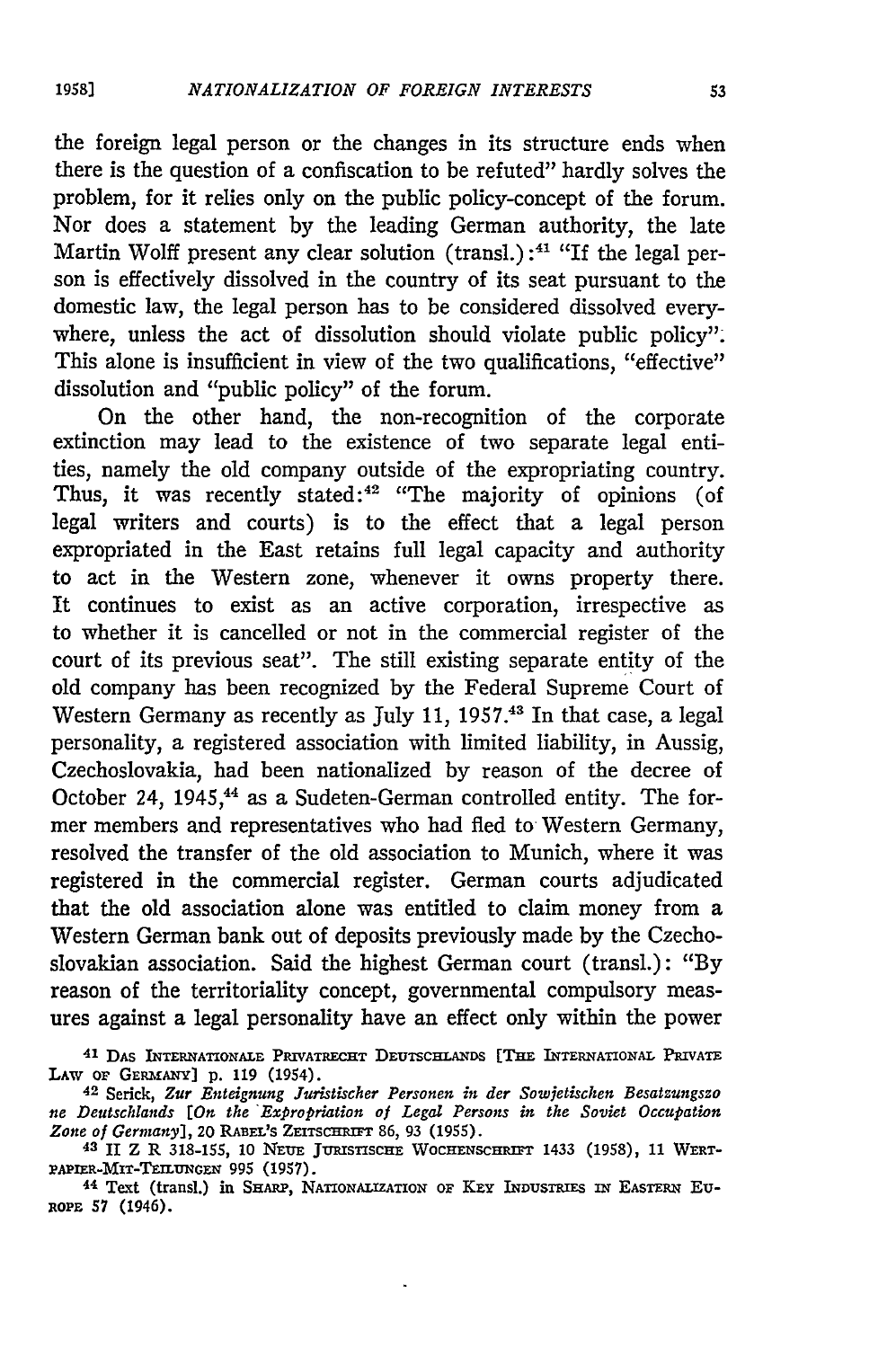boundaries of the sovereign decreeing them. This is the case, irrespective of whether the measure leads to the destruction of the legal personality or to its liquidation. A Sudeten-German legal personality remains alive with its assets located in the Federal Republic which were not affected by the Czechoslovakian compulsory measure and which therefor remained free from expropriation." Similarly, the courts in England,<sup>45</sup> Belgium,<sup>46</sup> France,<sup>47</sup> Holland,<sup>48</sup> Austria,<sup>49</sup> and Brazil<sup>50</sup> relied on the concept of territoriality in denying any effect of nationalization of corporations on assets located abroad.

Another technique in foreign nationalizations is the transfer of various enterprises, like banks in Eastern European countries, to one central, state-controlled body.51 Generally, merger of entities, under the prevailing domestic law, must be recognized abroad, as happened recently in England (though not in a nationalization case) with respect to the Greek Government's amalgamation of banks into an "universal successor." $52$ 

Techniques of foreign nationalizations of corporate entities change, thus showing a "refined" development of the "law" of nationalization. Previous measures in decrees of Eastern European countries<sup>53</sup> are no longer in practice, such as registration of shares within time limits in the country of incorporation or with its foreign consulates, followed **by** subsequent cancellation of unregistered shares. There, the question has been widely discussed whether the physical location of shareholder certificates or bearer shares abroad deter-

**45** *Cp.* Michael Mann, *The Dissolved Foreign Corporation,* 18 MODERN L. REV. 8 **(1955),** and Cassoni, *La Nazionalizzazione dezze Societa ed* **il** *Diritto Internazionale Privato,* 7 JUs. **253** (1956). **<sup>46</sup>**Tribunal de Commerce de Bruxelles, March 24, 1951, 34 [BELOrAn,] Ravu. **DE**

DROIT INTERNATIONAL ET DE DROIT COMPARÉ 27 (1957).<br><sup>47</sup> For references, see Mezger, note to Tribunal de Commerce de la Seine, Febru-

ary 9, 1956, 45 REVUE CRITIQUE DE DROIT INTERNATIONAL PRIVÉ 647 (1956).

**48** Rechtbank Hague, December 11, 1956, Podnik v. Julius Keilwerth Musikinstrumentenfabrik, English Digest in 4 NETHERLANDS INTERN'TL L. REV. 428, 430 (1957).

**49** Seidl-Hohenveldern, *Austria: Nationalization of Foreign Joint Stock Corporations in Country of Registry; No Effect on Assets Located Abroad,* 4 **Am. J.** Comp L, 242 **(1955).**

**50** Federal Court of Appeal, Soc. Bata, May **26, 1953,** Diario da Justiza, October **26,** 1954, p. **3789,** 44 **REVUE CRITIQUE DE DROIT INTERNATIONAL PRIVt 517** (1955).

**<sup>51</sup>***Cp.* e.g. Stephen v. Zivnostenska Banka, National Corporation, 3 **N.** Y. **2d** 862, 931, **-** N. **E. 2d - (1957).**

**<sup>52</sup>**Metliss v. National Bank of Greece and Athens S. A., (1957) 2 W. L. R. **<sup>570</sup> (C.** A.) notes **by** Michael Mann in 6 **INT'L** & Comp. L. **Q.** 584 (1957) and **73 L. Q.** REv. **289 (1957).**

**53** *Cp.* Fawcett, *Some Foreign Effects of Nationalization of Property,* **27 BRIT.** Y. **B. INT'L** L. **355, 371 (1950).**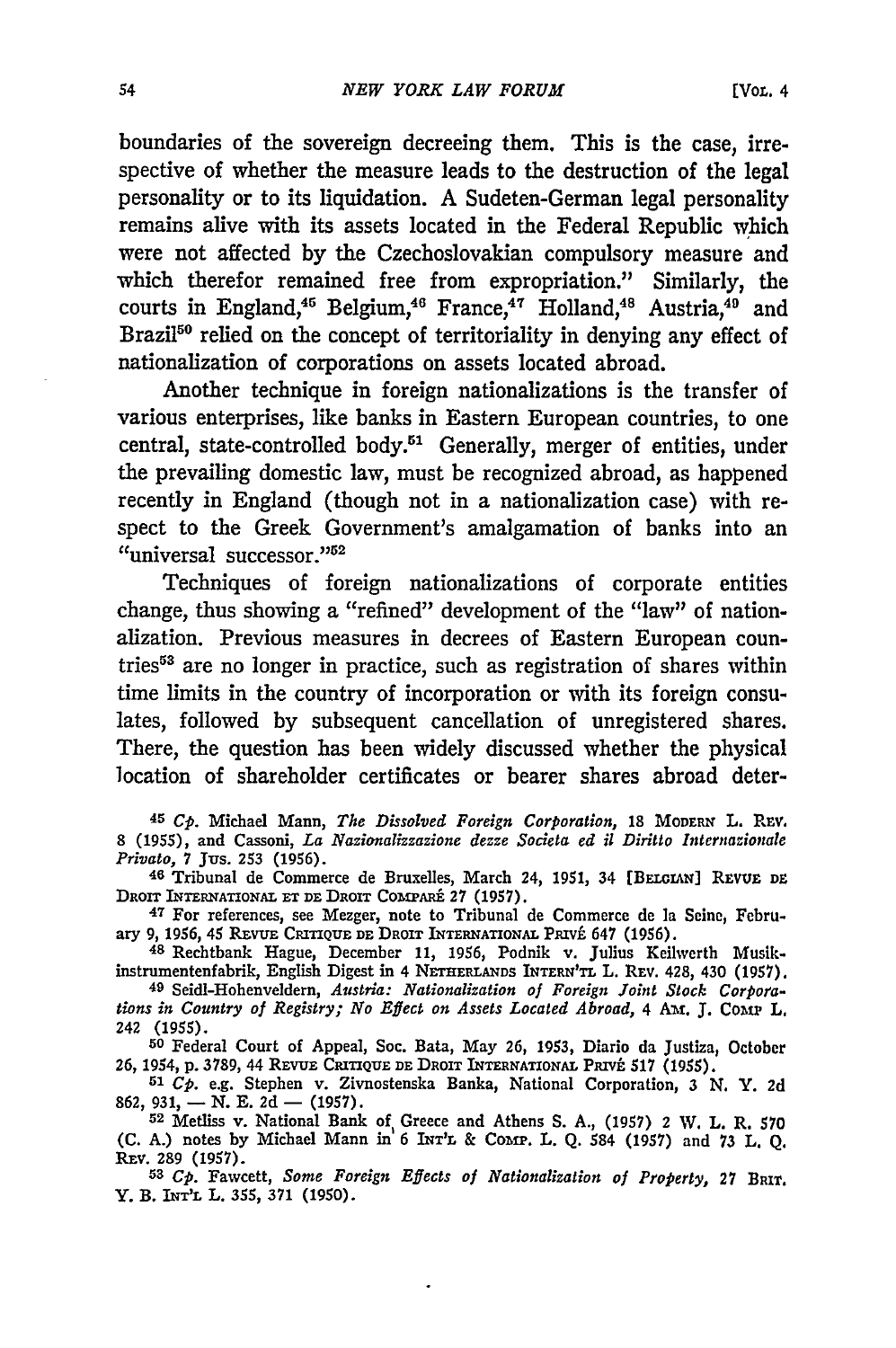mines the "location of rights." As in the case of dissolution the discussion generally leads to consider the rights of shareholders as located outside the expropriating state, in order to apply the principle of territoriality<sup>54</sup> or the public policy of the forum which is directed against recognition of nationalization measures without compensation. 55 This concept of location of shareholder rights abroad in order to evade foreign confiscatory measures, is rightly characterized by the German Federal Court<sup>56</sup> as "an auxiliary construction in order to make manifest the localization of a legal relation or of a mere legal contact." The further existence of shareholder rights abroad as, e.g., in many companies to be "Egyptianized" may indeed play an important part in questions of protection of such rights, either by diplomatic negotiations, in court procedures or before claims commissions, domestic and international. $57$  The well-established concept of nationality of claims, here the shareholder's right, may deserve a new approach, under the changed circumstances of recent developments of international investment law. Indeed, such measures of protection will not depend on the pure legal construction on whether the shareholder rights were expressly confiscated, as in various decrees of Eastern European countries. In the Suez Canal Company nationalization, the decree of July 26, 1956 does not state anything about the nationalization of the stockholders' shares.<sup>58</sup> Transfer of the foreign assets of the old company to Egypt, being a pre-condition for any compensation of the shareholders might be obtained by a successful court action of the nationalized company or by a diplomatic agreement between the countries concerned. However, the position of the shareholders in need of being protected against "confiscation" of their rights will not depend on a formal nationalization of the shares, which became valueless by

**54** Seidl-Hohenveldern, *Die Spaltungstheorie in Falle der Konfiskation von Aktionaerrechten* [The Separability Theory in Case of Confiscation of Shareholder Rights], **6** JAHRBUcH **FUER INTERNATIONBALES** Recht 263, **265** (1956).

<sup>55</sup> Says, on the other hand, RAAPE, INTERNATIONALES PRIVATRECHT [INTERNATIONAL **PRIvATE** LAW] 4th ed. **(1955) p.** 641 (transl.): "Participations in corporations are located where the corporation has its seat. Therefor the government of the personal status of the corporation has alone the power to expropriate them. He has given, he and only he can also take."

**56** judgment of February **1,** 1952, B. **G.** H. Z. V, **36,** at **38.**

<sup>57</sup> As to the national character of claims arising out of foreign expropriations, see sec. **303(3)** and **311(b)** of the International Claims Settlement Act, as amended, **69** Stat. 570, and SIXTH SEMT-ANNUAL REPORT,  $\text{supra}$  note 20, p. 20 (1957).

**58** Rightly states Cassoni, *supra,* note **38:** "Sono i *beni* e non le azioni della Compania **che** vengono trasferiti allo Stato Egiziano" **tit** is the assets and not the shares of the company which are going to **be** transferred to the Egyptian State].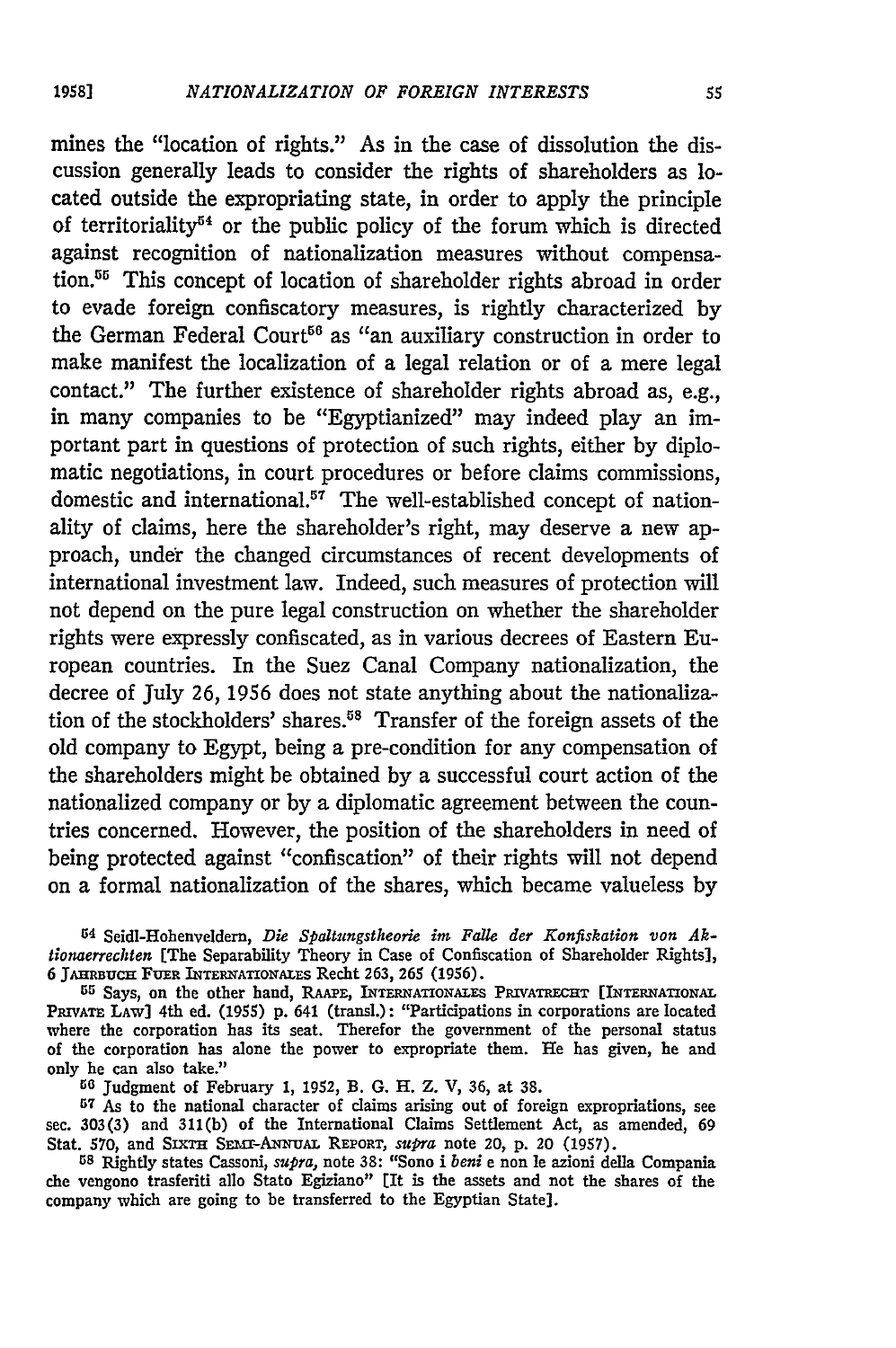depriving the old company of all its foreign assets. In this regard, the survival of the old company will be of decisive importance, when rights of that company are being pursued abroad in the interest of the foreign shareholders of the now nationalized company.

To cope with these problems of separate entities, reference to war-time measures of governments-in-exile, especially those on transfer of places of corporations, are of little help. These protective measures were recognized during World War II,<sup>59</sup> primarily for political reasons in order to be of assistance to allied governments in the furthering of the common war effort. The extraterritorial effects of measures of governments-in-exile are not undisputed as to their permanent value, as critical comments of British writers<sup>60</sup> make evident. However, this legislative experiment of transfer of corporations to evade confiscatory measures directed by an invader or hostile power against domestic corporations has recently been repeated by Switzerland. Two decrees of April 12, 1957 provide for the protection of the country's commercial interests in property rights in the event that Switzerland should be involved in an "international conflict." Whereas the first decree<sup>61</sup> concerns the protection of companies with assets abroad chiefly by temporary transfer of their registered offices, the second decree<sup>62</sup> proposes to give the holders of Swiss securities some

**59** For a comparative survey, see **DOMKE, TRAmIO win** THE **ENFMY IN WORLD WAR** II (1943) Chp. XHI: Transfer of Business Places of Corporations (p. **172),** and Supplement THE CONTROL OF ALIEN PROPERTY 123 (1947).

**60** E.g. **CHEsHIRE,** PRXvATE **INTERNATIONAL** LAW p. 184 (3rd ed. 1947), who characterized the British decision in Lorentzen v. Lyddon & Co., Ltd., (1942) 2 K. B. 202 as based on "the abnormal circumstances and the unprecedented exigencies of the period." For further references, see Domke, *Dutch War-Time Legislation before American Courts 1953,* **1** NETIERLANDS INTERNATIONAL LAW REVIEW **365, 367** (1954). The statement by Delson, *supra* note 4, p. **780** that extraterritorial effect might not be given on the basis of those principles by U. S. or English Courts "since Egypt is not an ally of such states," appears not to be decisive. *Cp.* also CHESHIRE, PRIVATE INTERNATIONAL LAW 146 (5th ed. 1957), who considers the controversy as settled by Bank voor Handel en Scheepvart N. V. v. Slatford, (1953) 1 Q. B. 248, referring to Judge Devlin's statement on p. 260: "Generally property in England is subject to English law and to none other." See also State of the Netherlands v. Federal Reserve Bank of New York and Archimedes, 201 F. 2d 455 (2d Cir. 1953), both cases decided long after the end of war-time conditions.

**61** Bundesratsbeschluss betreffend vorsorgliche Schutzmasshahmen fuer juristische Personen, Personengesellschaften und Einzelfirmen [Decree of the Federal Council concerning preventive measures of protection for juridical bodies, companies and firms], and Vollziehungsverordnung [Executory Decree] of April 12, 1957; AMTLICHE SAMM-**LUNG DER BUNDESGESETZE UND VERORDNUNGEN DER SCHWEIZERISCEEN** EIDOENOssENsciHAFT [OFFICIAL COLLECTION OF FEDERAL LAWS AND DECREES OF THE SWISS FEDERATION] 1957 p. **265 and** 266.

**02** Bundesratsbeschluss ueber den Schutz von Wertpapieren und aehnlichen Urkun-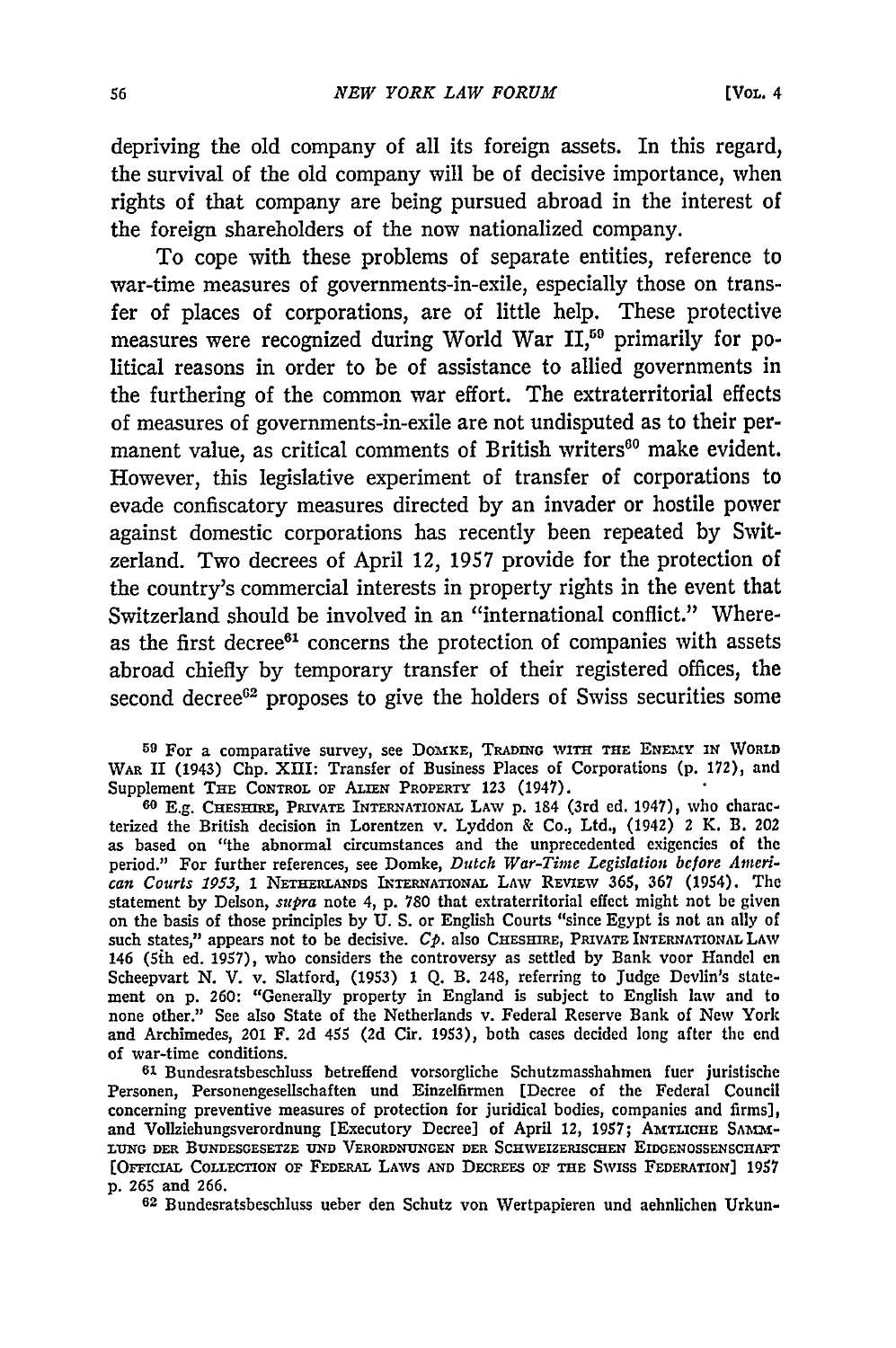protection against confiscatory acts and aims further at guaranteeing the rights of shareholders who have been deprived of their interests, especially by forced transfer "at a place under enemy influence." Cancellation of securities is also provided for, in order to prevent the sale outside of Switzerland of securities illegally appropriated. The owner is authorized to exercise his rights by the creation of inscribed substitute certificates and of a register of invalid securities. These decrees well deserve further investigation as a novel and important weapon to cope with unforeseeable "international conflicts" in a period of economic warfare.

The viewpoint to preserve a separate legal entity abroad, which is not exposed to the nationalization measures of the state of the original incorporation of the company, also led to a new development in the Suez Canal Company situation. Based on some provisions relating to French law in the by-laws of that "international" company,<sup>63</sup> France tried to evade the effect of the nationalization by enacting a law on June 1, 1957<sup>64</sup> which declares that the company (trans.): "cannot be affected by the provisions of a foreign law." It declares furthermore as "null and un-written" the articles of the by-laws which provide for approval by the Egyptian Government of any changes or additions to the by-laws, $65$  re-affirming the company's status. Some problems mentioned here have arisen in similar circumstances and will, we may regrettably expect, recur in the years to come. Thus,

den durch vorsorgliche Massnahmen [Decree of the Federal Council on the protection of securities and similar documents by preventive measures], *ibid.* 264.

**<sup>63</sup>**For an interesting discussion of the much-disputed question of the status of that "international" company, as not subject solely to Egyptian law, see Cassoni, *supra* note 38, p. 253; *Cp.* also Sayegh, NOTES ON **=** SuEZ **CANAL** CONTROVERSY (Arab Information Center, New York **1956) p. 5;** Scelle, *La Nationalisation du Canal de Suez et le Droit international,* 2 **ANNUAIRE FRANgAis DE DROrr** INTERNATIONAL **1956,** p. **3,** and Pinto, *l'Affaire de Suez, ibid.* 20. Badawi, *Le Statut International de Suez, Apercu Historique,* in: **FuNDAmENTAL PROBLEMS OF** INTERNATIONAL **LAW** (Festschrift **Fuer** Jean Spiropoulos, Bonn, 1957), p. **13.**

**<sup>04</sup>**Loi n. 57, 658, Journal Officiel, **3** et 4 juin **1957,** n. **128;** English transl. of the Law and of the (official) Explanatory Statement, in: **THE** Suaz **CANAL** COm-**PANY AND THE** DECISION **TAKEN BY** THE EOYPTiAN GOVERNmENT, **SECOND** PART **p. 90 (1957).**

**<sup>65</sup>**The amendments were passed at the General Meeting of the Shareholders, on June **25, 1957.** The Report submitted by the Board of Directors explains the proposed amendments with a view that the company should not go into liquidation, p. 9: "The representatives of a Company in liquidation would obviously lack the authority required to enforce your rights; and finally, the tax liabilities on liquidation must be regarded as prohibitive, since the distribution would be subject both to Company tax on distributed profits and to personal income tax when received by the shareholders. These considerations induced your Board to adopt a course of action designed to insure the survival of your Company."

**1958]**